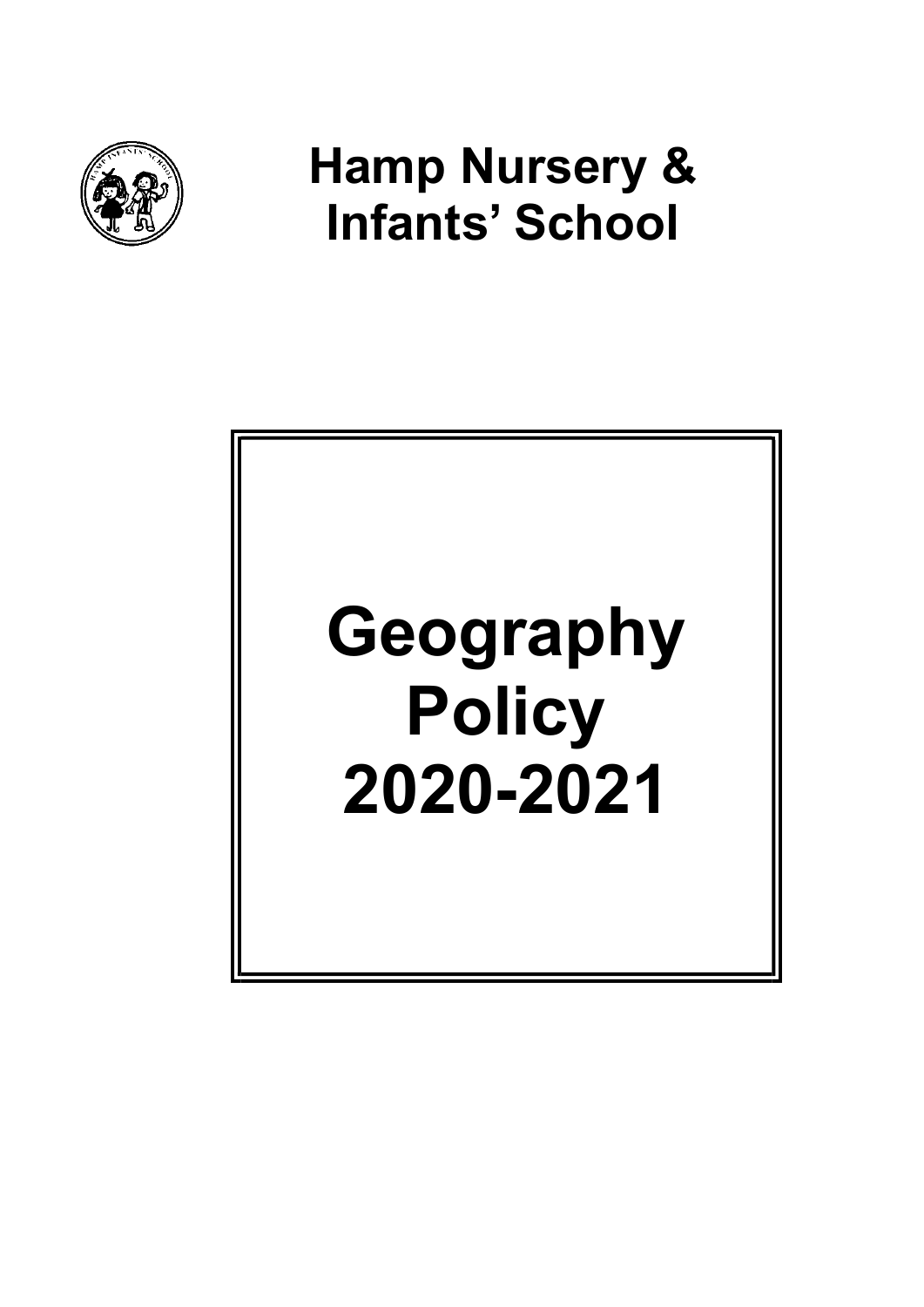# Geography Policy 2020-2021

#### Policy Statement

Geography raises and answers questions about the natural and human worlds. It develops knowledge of places and environments throughout the world, an understanding of maps and a range of investigative and problem solving skills to be applied both inside and outside the classroom. Geography allows pupils to encounter different societies and cultures. Geography can encourage pupils to think about their own place in the world, their values, and their rights and responsibilities to other people and the environment.

### Aims

At Hamp Nursery and Infants' School, through whole school planning, we aim to implement Geography in the Early Years Foundation Stage and at Key Stage 1 level in the National Curriculum. Geography is a cross curricular subject which has strong links with science, mathematics, ICT, history and literacy. During our planning these links are to be utilised.

The content of our geographical teaching includes the following aspects:

- 1. To prioritise speaking and listening within the geography curriculum for example through talking-partners and role-play activities.
- 2. To inspire in pupils about the world and its people that will remain with them for the rest of their lives.
- 3. To provide pupils with knowledge about diverse places, people, resources and natural and human environments.
- 4. To develop a growing knowledge about the world to deepen their understanding of the interaction between physical and human processes, and of the formation and use of landscapes and environments.
- 5. To introduce pupils to geographical enquiry and encourage them to ask questions and develop an understanding about different environments.
- 6. To use geographical vocabulary to describe aspects relating to people, places and features in the environment.
- 7. To communicate geographical understanding through a variety of ways such as discussion, pictures, drawing, ICT and writing.
- 8. To develop confidence with the use of geographical resources such as globes, maps, plans and photographs to discover features of places and environments.
- 9. To develop geographical skills through focused investigative fieldwork such as the ability to collect data.
- 10. To become aware of the processes and effects on environments such as extreme weather conditions and flooding.
- 11. To incorporate the National Curriculum key skills of communication, application of number, ICT, working with others, improving own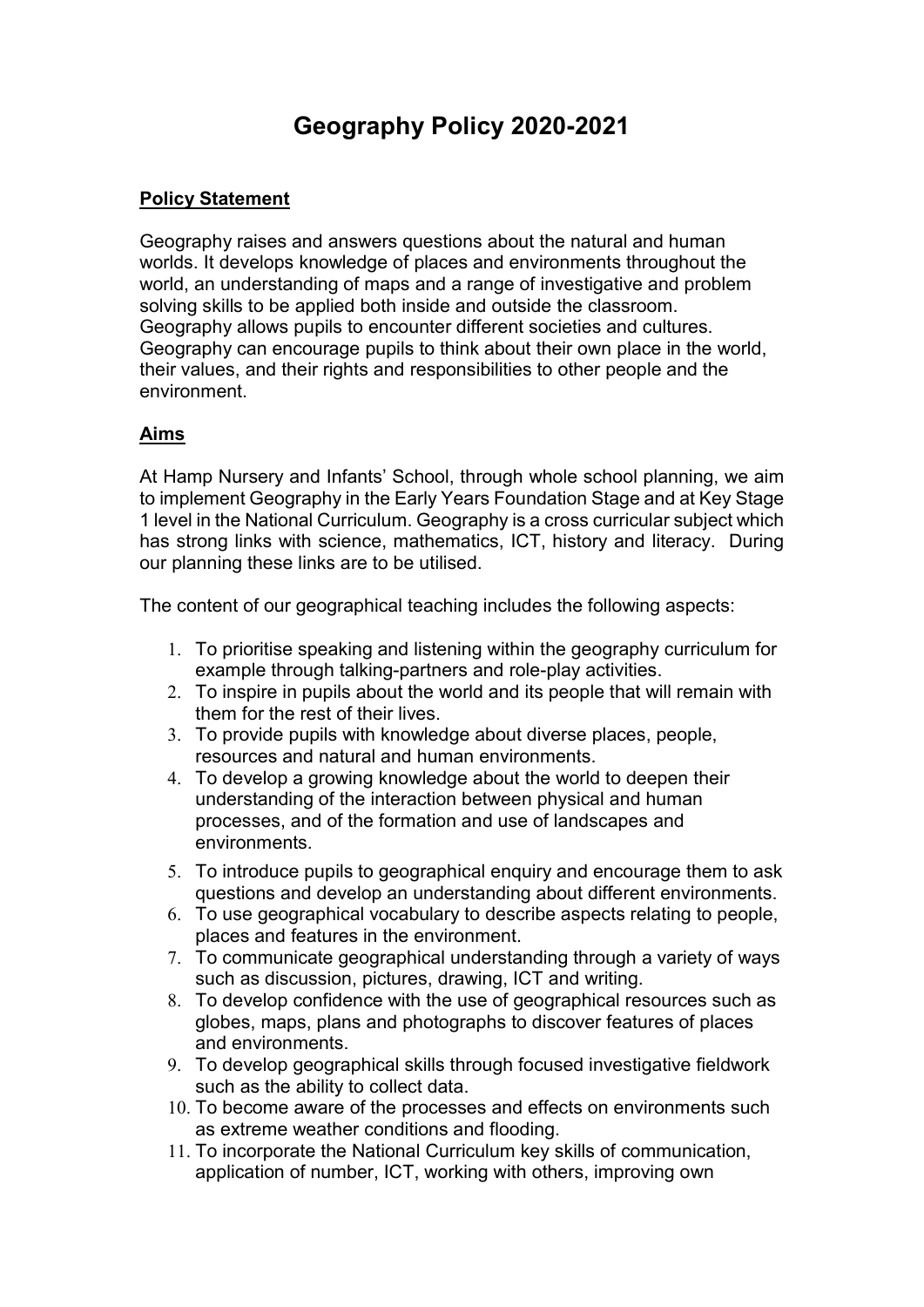learning and problem solving during geography based activities.

• In achieving these aims we begin with the child's direct experiences, with discussions about their immediate environment such as themselves and their families and homes. These are the basis for focusing on wider issues such as My School, My Street, My Town, My Country, The United Kingdom and more distant places.

## Implementation of Geography

In order for the aims to be achieved it is our policy that all teachers will plan and implement Geography with reference to curriculum planning and the QCA schemes of work (at key stage one level). We encourage children to ask as well as answer geographical questions. Children take part in focused activities, roleplay and discussions, and they report back to the rest of the class.

### Early Years

Within the Early Years Foundation Stage, geography is included as part of Knowledge and Understanding of the World The children learn to investigate similarities and differences, the local environment and cultures and beliefs, fostering the skills essential to developing historical understanding. This is set out in the early year's curriculum as children needing to:

- Observe, find out about and identify features in the place they live and the natural world.
- Begin to know about their own cultures and beliefs and those of other people.
- Find out about their environment and talk about those features they like and dislike.

Learning opportunities will be provided to encourage children to find out about their environment with the use of visual stimulating resources such as photographs, simple maps and also by making focused visits to the local natural and built environment. We provide vocabulary with pictures and STC to encourage speaking and listening. For example, after nature walk collecting natural objects (e.g. pine cones) for use in the tuff spot. We then encourage and praise use of the vocabulary. Classes are encouraged to find out about places outside their immediate environment through following the adventures of Barnaby Bear.

# Key Stage One

During Key Stage 1, pupils investigate their local area and a contrasting area in the United Kingdom or abroad, finding out about the environment in both areas and the people who live there. They also begin to learn about the wider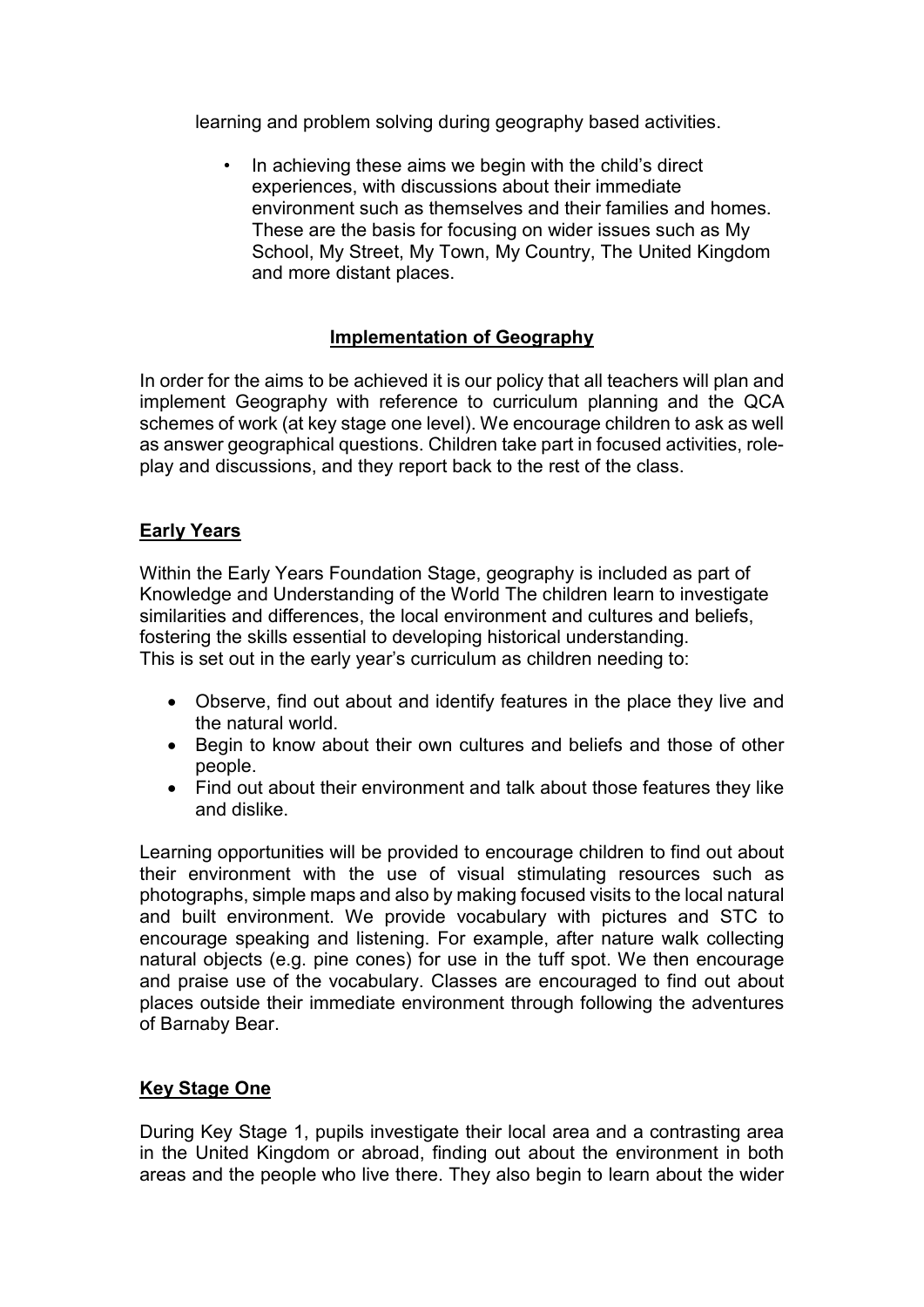world. They carry out geographical enquiry inside and outside the classroom. In doing this, they ask geographical questions about people, places and environments, and use geographical skills and resources, such as maps and photographs.

Therefore we suggest:

- 1. The locality of the school: its immediate vicinity e.g. school buildings, grounds and surrounding areas.
- 2. A contrasting locality: in the United Kingdom and overseas that has physical and human features that contrast with those.

As appropriate:

- Pupils should participate in fieldwork investigations outside the classroom during the study of the local area. Pupils will visit a place within easy reach of the school to investigate and to share first hand experiences and develop a range of geographical skills.
- Pupils will use a variety of secondary sources, which will give them experience of places they cannot visit; these will include photographs, books, and artefacts. In Year 2 pupils will have access to the internet to view pictures, maps and collect information relating to distant places.
- Pupils will use globes, atlases and maps to identify places and features. This will enable them to build up proportional sizes and position of places.
- Pupils geographical enquiry skills will be promoted through class discussions to stimulate questioning skills and use of geographical vocabulary.
- Where required pupils will collect, sort and present data in diagrams and maps to explain patterns and relationships between places.
- Pupils will have access to computers to use geography programmes.

### E-Safety

E-Safety forms part of this and all other policies. E-Safety rules/practices and procedures will therefore be followed by staff and pupils at all times.

#### Cross-Curricular

Geography activities offer links to other subject areas of the National Curriculum. Links can be achieved by carefully planning geographical activities that link to both core and foundation curriculum areas to make an efficient use of time.

#### Possible Cross-Curricular Links

PSHE- Geography lends itself to chances to participate in discussions and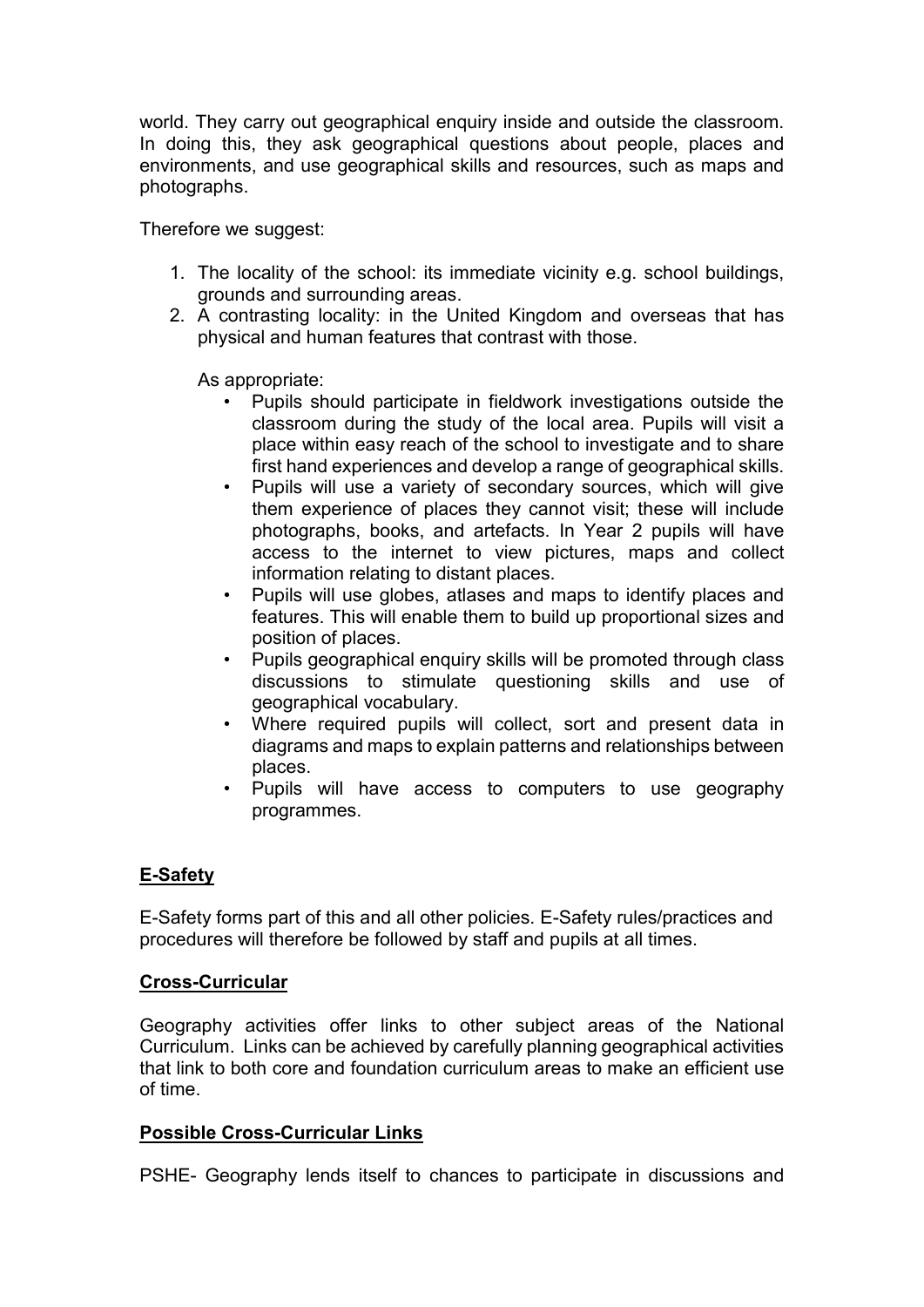debates about environmental issues e.g. caring for our world.

Literacy - To use texts with a geographical focus to generate activities such as, making a pictorial map for a place in a story.

ICT - To compile maps using programmes such as My World and Dazzle. To use the internet to locate maps and features of places. To follow routes using a programmable toy such as Beebots.

Maths - To use data handling programmes to highlight findings from fieldwork e.g. charts and graphs.

History - Through the study of the history of our town, we combine geographical skills with history to investigate places and features in Bridgwater.

#### **Resources**

Within the school central 'Resources' cupboard and in individual classrooms there is a collection of Geography resources. This comprises the following:

- Photographs of features within the local area of Bridgwater (additional photographs to be added as the town develops.)
- Maps, atlases, globes, poster packs (a contrasting locality the Island of Struay, Chembakolli), compasses, rain gauges
- Videos (in the city) contrasting places.
- Geography photocopiable materials.
- Class Barnaby Bears and passports
- Artefacts from other countries.
- Class digital cameras can be used to record features during fieldwork activities.
- The Literacy Resource cupboard has big books relating to geography topics.
- School trips and fieldwork activities within the local area are also a valuable resource. (Individual teachers may also have their own resources, which they are happy to share).

\* There is a more detailed inventory of resources listed separately.

We aim to build on our resource material in the school annually when possible, but this depends on the available budget.

### Planning

Geography long term planning in school is monitored termly by the co-ordinator during whole school planning meetings for example, through learning walks and scrutiny's of work.

Class planning folders, which contain medium term planning and short term planning, are submitted to the headteacher each half term.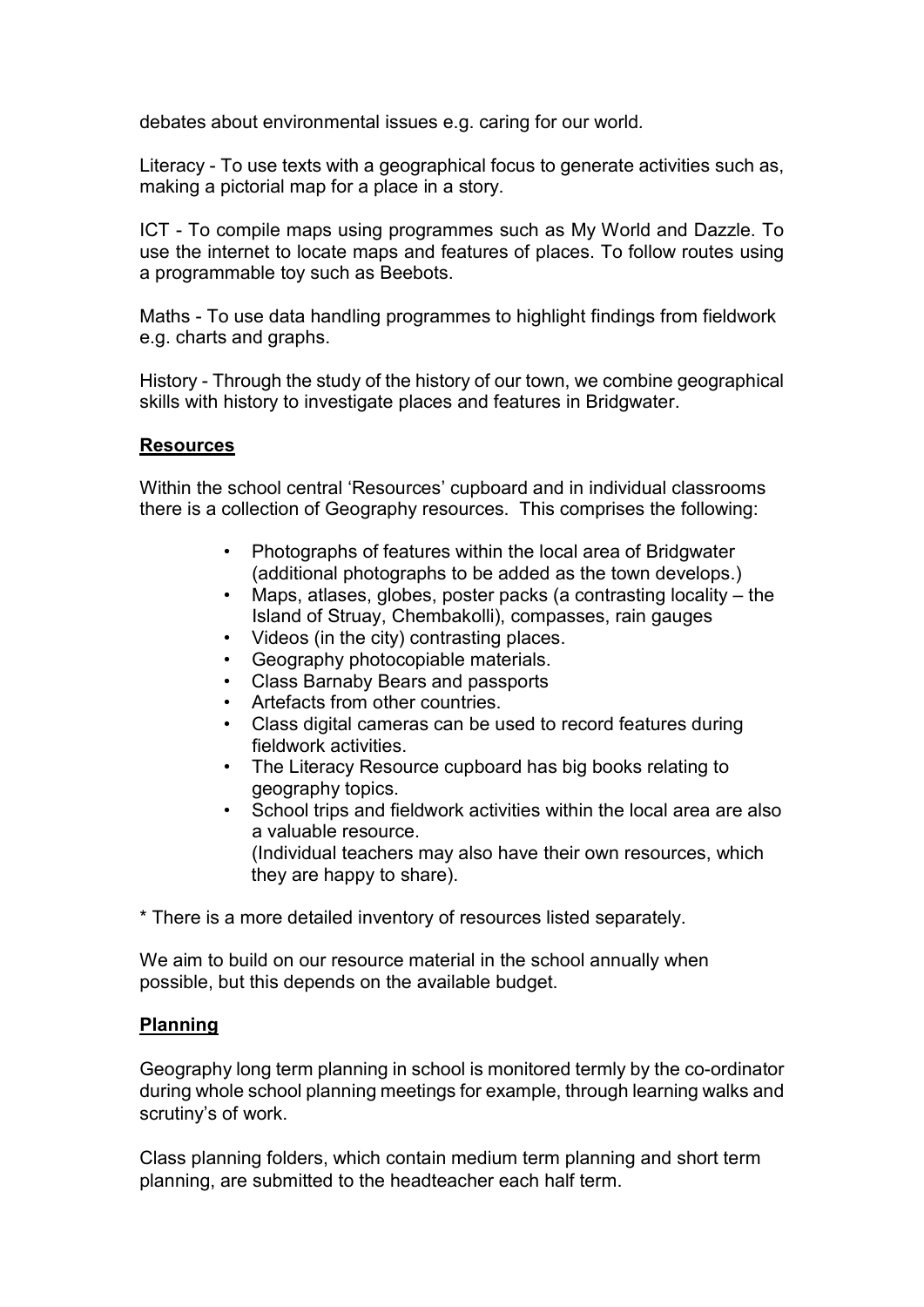#### Assessment / Progression

Opportunities for assessment will be identified in planning and schemes of work. Short-term assessments of geography activities will be observed and outcomes recorded, to inform future planning.

Parents receive a written report at the end of the year highlighting their child's progress in all curriculum areas including Geography (at Key Stage one level) and Understanding the World (at foundation stage level).

This policy was adopted- September 2018.

By Emily Dutfield

Signed EADUTFIELD

Print Name EMILY DUTFIELD

Position Held Class Teacher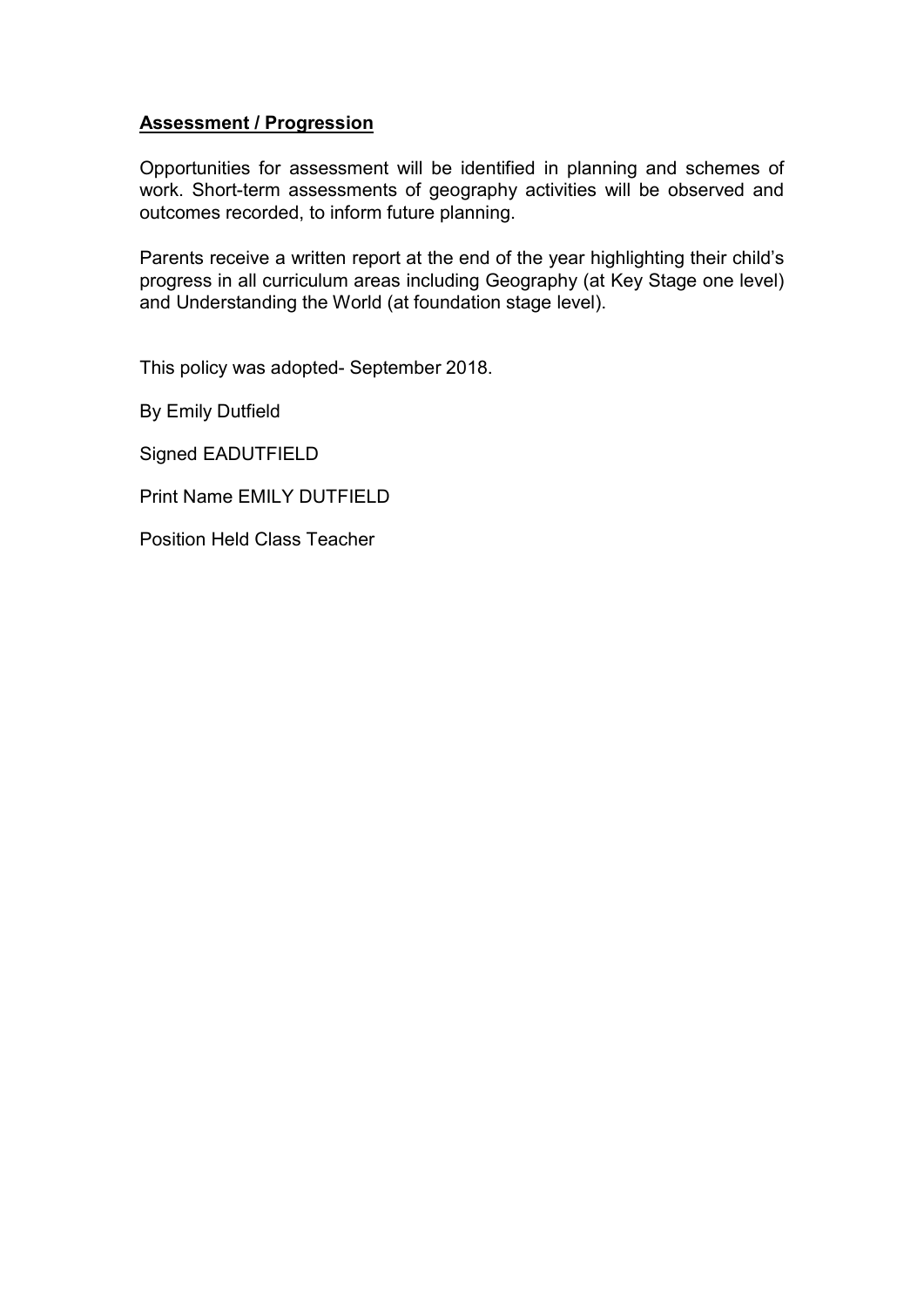| Resource                                            | Quantity       |
|-----------------------------------------------------|----------------|
| <b>Collins Primary World Atlas (Year 2)</b>         | 10             |
| Collins First Atlas (Year 1 and Reception)          | 20             |
| World Globes (in individual classrooms)             | 10             |
| Punjabi boy dressing up costume                     | 1              |
| Indian sari dressing up costume                     | 1              |
| Indian girl dressed doll                            | 1              |
| African boy dressed doll                            | 1              |
| Multi-cultural drape - people around the World      | 1              |
| Rain gauges                                         | 5              |
| <b>Collins Atlas</b>                                | 5              |
| Atlas' miscellaneous                                | $\overline{2}$ |
| Teacher's Resource Books (Key Stage 1)              | 5              |
| Teacher's Guide - Stop, Look & Listen Activity Book | $\mathbf 1$    |
| <b>Children's Atlas</b>                             | 3              |
| World maps - various                                |                |
| Look Around the Town - Resource pack                | 1              |
| Homes Across Europe - Resource pack                 | 1              |
| Geography Starts Here! Activity Book                | 1              |
| Atlas Book of Maps to photocopy                     | 1              |
| Soft globe                                          | 1              |
| Large inflatable globes                             | 2              |
| Soft plastic/cloth map of the United Kingdom        | 4              |
| Soft plastic/cloth map of United Kingdom (blank)    | 1              |
| Large map of British Isles                          | 3              |
| Large British Isles outline map                     | $\overline{2}$ |
| Counties of the British Isles map                   | 1              |
| Map of Europe - with flags                          | $\overline{2}$ |
| <b>Cushion of United Kingdom</b>                    | 1              |
| Plotting a route map                                | 1              |
| Hamp Road maps - photocopies                        |                |
| Taunton to Lyme Regis - OS map                      | T              |
| Taunton to Bridgwater - Local Red Book              | $\mathbf{1}$   |
| Quantocks OS map                                    | 1              |
| Bridgwater OS map                                   | 1              |
| Bridgwater Aerial map with photographs              | $\overline{2}$ |
| Safe Routes to School OS map                        | 1              |
| <b>Bridgwater Street Plans</b>                      |                |
| Large Island of Struay map                          | 1              |
| Medium Island of Struay map                         | 1              |
| A4 Island of Struay map                             | 4              |
| At the Seaside – Big Book                           | 1              |
| Life Boat / RNLI - Video                            | 1              |
| Seaside Holiday - Video pack                        | 1              |
| Our Street - Our World Activity Books               |                |
| Our Street - Our World - book                       | 1              |
| Our Street - Our World - posters                    |                |
| Homes Around the World - poster                     | 1              |